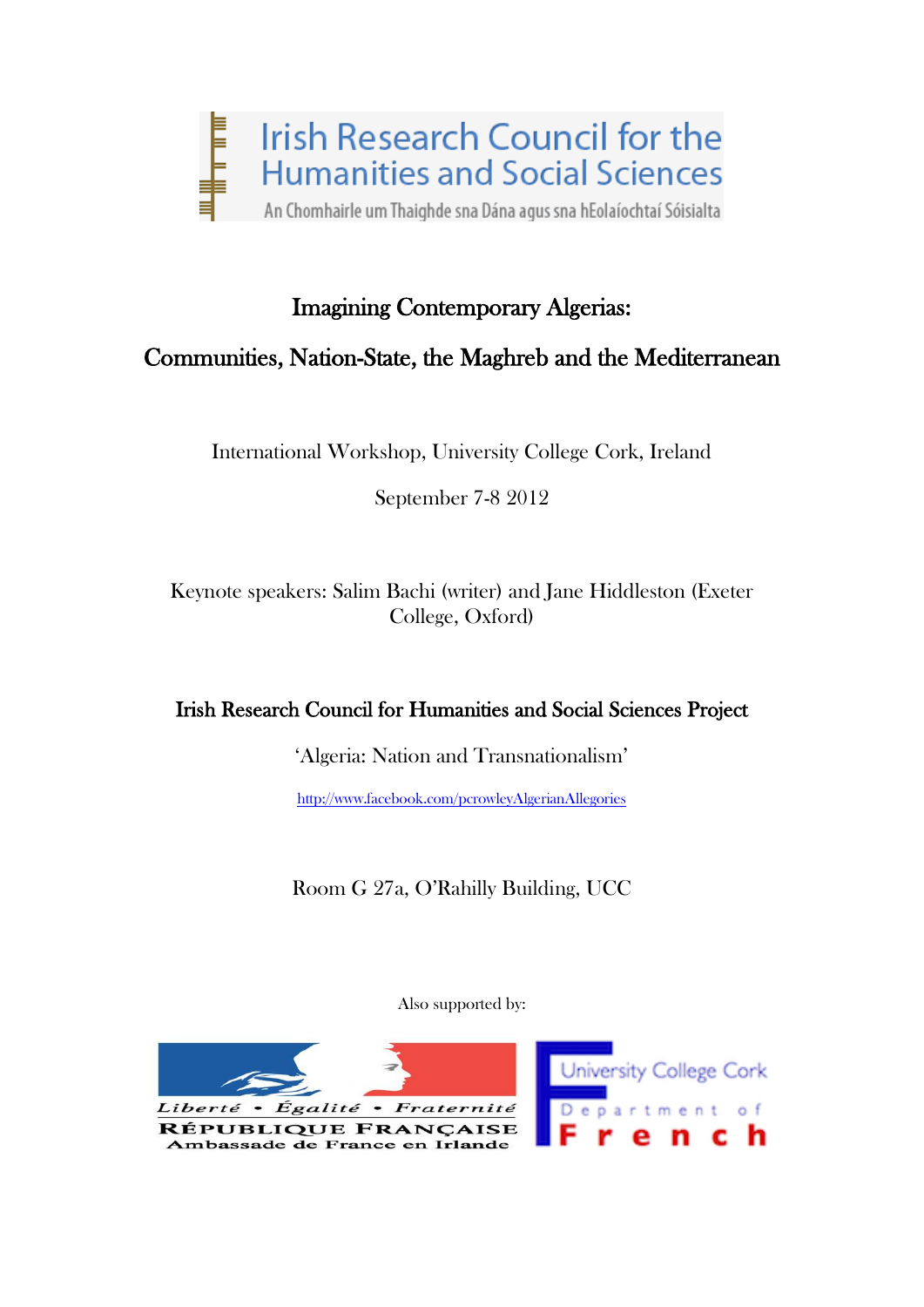# PROGRAMME

### FRIDAY

#### 9.00 Opening Address: 'Imagining Contemporary Algerias'

Patrick Crowley, IRCHSS Senior Research Fellow and Megan MacDonald, IRCHSS Government of Ireland Post-Doctoral Fellow; (Department of French, UCC)

#### 9. 30-11.00 Panel: Nostalgia Memory Madness

Elisabetta Bevilacqua (Università degli Studi di Milano, Italy) 'Pieds noirs et Juifs d'Algérie: écritures nostalgiques de l'exil'

Kahina Bouanane (CRASC Université d'Oran, Algeria) 'Folie, Nostalgie, no home land : des invariants structurants de la littérature maghrébine d'expression française'

Aoife Connolly (IRCHSS Government of Ireland Postgraduate Scholar, NUI, Galway) 'Reimagining Colonial Algeria: Madness, Nostalgia and Homesickness Through the Eyes of Young Pied-Noir Narrators'

11. 00 Coffee

#### 11.30-1.00 Panel: Nostalgia II

Florence Lhote (Université Libre de Bruxelles ULB, Belgium) 'La Notion de « distance » dans la représentation fictionnelle algérienne contemporaine'

Lila Adrar (Laboratoire ICAR, CNRS/Université Lyon 2, France) 'Entre Paris et Constantine : la reconstruction d'une mémoire dans l'œuvre « Mémoires de la Chair » d'Ahlam Mosteghanemi'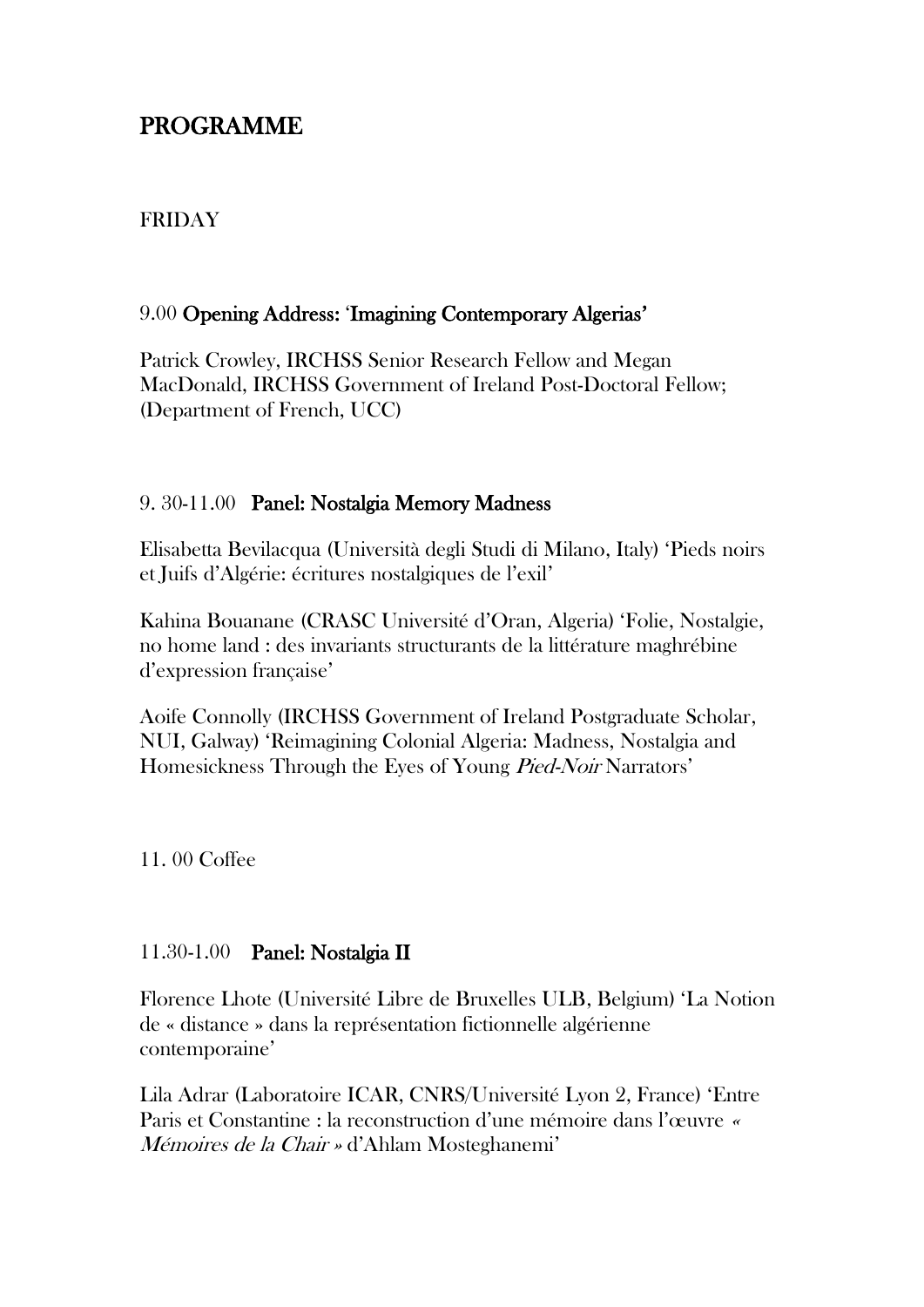Registration/Lunch

### 2.00 – 3.30 Panel: Mediterranean

Edwige Tamalet Talbayev (Yale University, USA) 'Journeys of the Self and Others: Allegorical Undoings in Malika Mokeddem's N'zid'

Anna Cavness (Soka University of America, USA) 'The Raft of Memory: Habib Tengour's Poetics of Al Djazair'

Abdelkader Cheref (The University of Connecticut, USA) '"The fight against fascism is also a fight for humanism": History and 'Mediterranean Humanism' in the works of Gabriel Audisio, Albert Camus, Boualem Sansal and Amin Zaoui'

**Coffee** 

# 4.00 – 5.00 Panel: Cinema

Joseph McGonagle (The University of Manchester, UK) 'On the road in contemporary Algeria in Tariq Teguia's Rome rather than you (2006) and Inland  $(2008)$ '

Walid Benkahled (School of Creative Arts, Film and Media, University of Portsmouth, UK) 'Algerian' Cinema Between Commercial and Political Pressures: The Double Distortion'

# 5.00 – 6.00 Keynote Speaker

Jane Hiddleston (Exeter College, Oxford University, UK) 'Algerian Literary Encounters: Reading and Writing in Two Novels by Tahar Djaout'

Followed by a *vin d'honneur* hosted by the Ambassade de France en Irlande.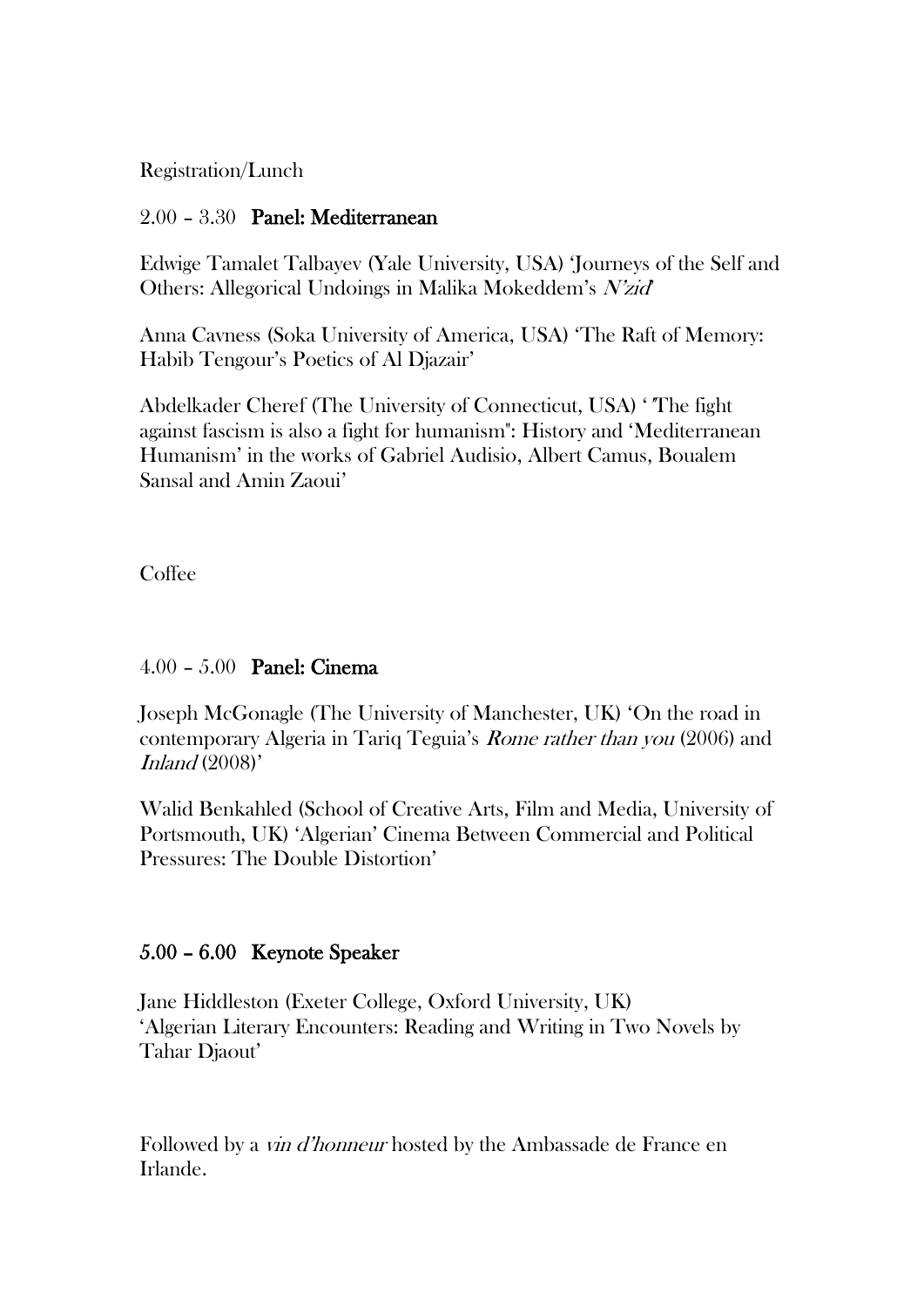# SATURDAY

#### 9.30 – 11.00 Panel: Youth and Popular Culture

Britta Elena Hecking (Institute for Oriental Studies, University of Leipzig, Germany) 'Youth in Algiers - on the move in the city of (im)possibilities'

Fanny Gillet-Ouhenia (Centre d'histoire sociale de l'Islam méditerranéen, EHESS, France) 'La création contemporaine algérienne (2002-2012): mémoire, résistance et redéfinition du local face à la mondialisation'

Coffee

#### 11. 30 – 13.00 Panel: Political Identity

Mélica Ouennoughi (Université Paris VIII, France) 'Anthropologie du système coutumier algérien en 1871. Quels chemins coutumiers migratoires ont émergé depuis ces 25 et 30 dernières années (1988-2011)?'

Marisa Fois (Université de Cagliari, Italy) 'Nation et identité. L'Algérie algérienne dans le discours berbère'

Corbin Treacy (University of Minnesota, USA) 'Aesthetics and Politics in Contemporary Algeria: Kamel Daoud and the New Engagement'

Lunch

2.00 – 3.00 Keynote Speaker: Salim Bachi (writer, Algeria-France)